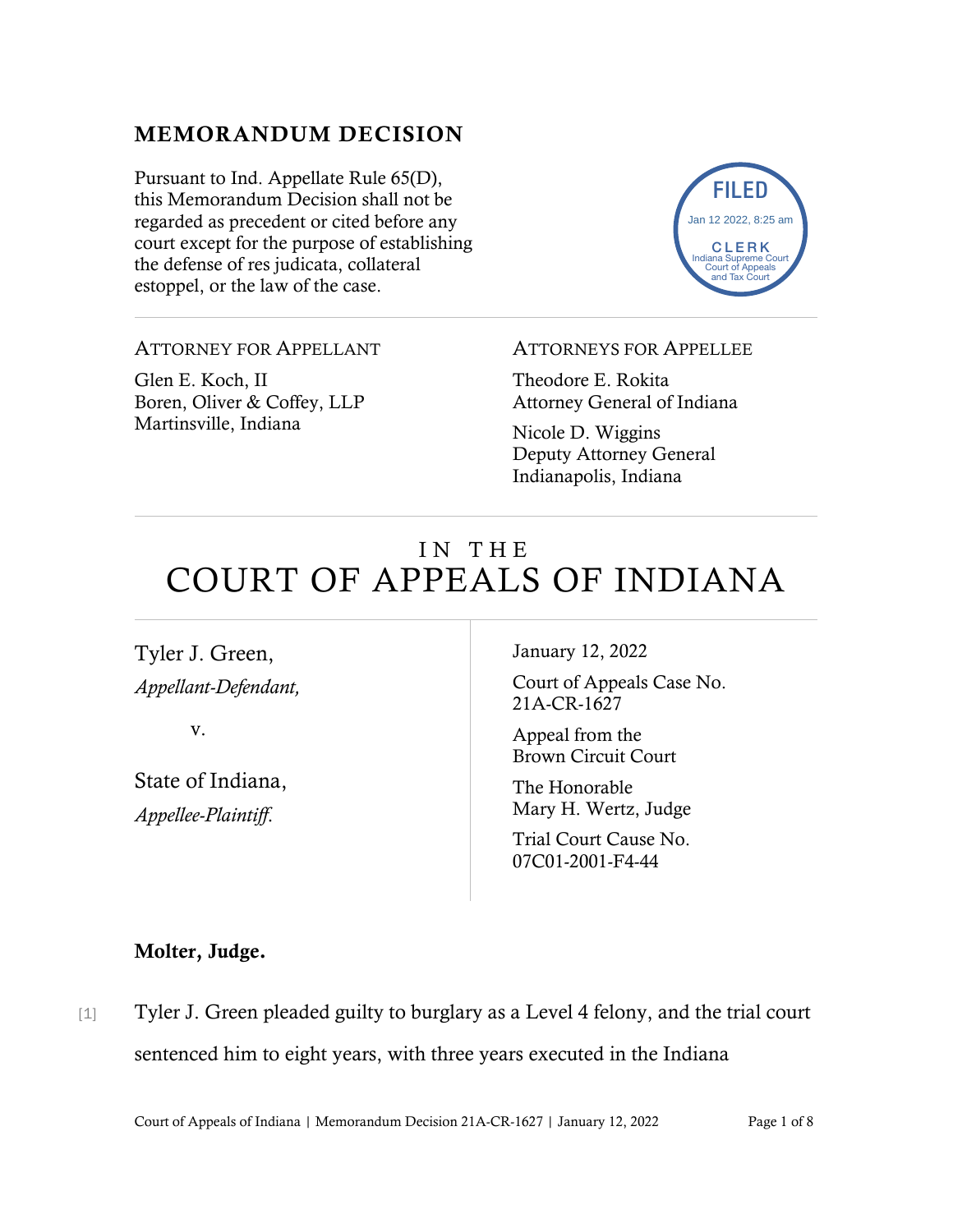Department of Correction ("DOC") and five years suspended to probation. The executed portion of Green's sentence is three years less than the advisory sentence. Green argues his sentence is inappropriate considering his character and the nature of his offense. Finding no error, we affirm.

## Facts and Procedural History

- [2] Green and his wife, Laci, were friends with Jasmine and Jeffrey Milligan. In September or October of 2019, the Milligans hired Green to perform home improvement projects at their home. They were reluctant to hire Green because of his significant history of substance abuse but decided to hire him anyway after Laci told them Green needed money to fix his truck and to buy Christmas presents. The Milligans showed Green how to enter their home while they were away.
- [3] In November of 2019, the Milligans noticed that one of their handguns was missing. Green initially denied taking the handgun, but after police questioned him, he admitted he did take it. He then returned the gun, and the Milligans cut ties with him.
- [4] On January 27, 2020, Green broke into the Milligans' home; ransacked it; and stole two rifles and a vase containing between \$50 and \$100 in coins. He then sold one of the rifles to a drug dealer. Tr. at 14, 26–27.
- Court of Appeals of Indiana | Memorandum Decision 21A-CR-1627 | January 12, 2022 Page 2 of 8 [5] On November 30, 2020, the State charged Green with burglary as a Class 4 felony and theft of a firearm, a Class 6 felony. On April 19, 2021, Green agreed to plead guilty to the burglary charge, and the State agreed to dismiss the theft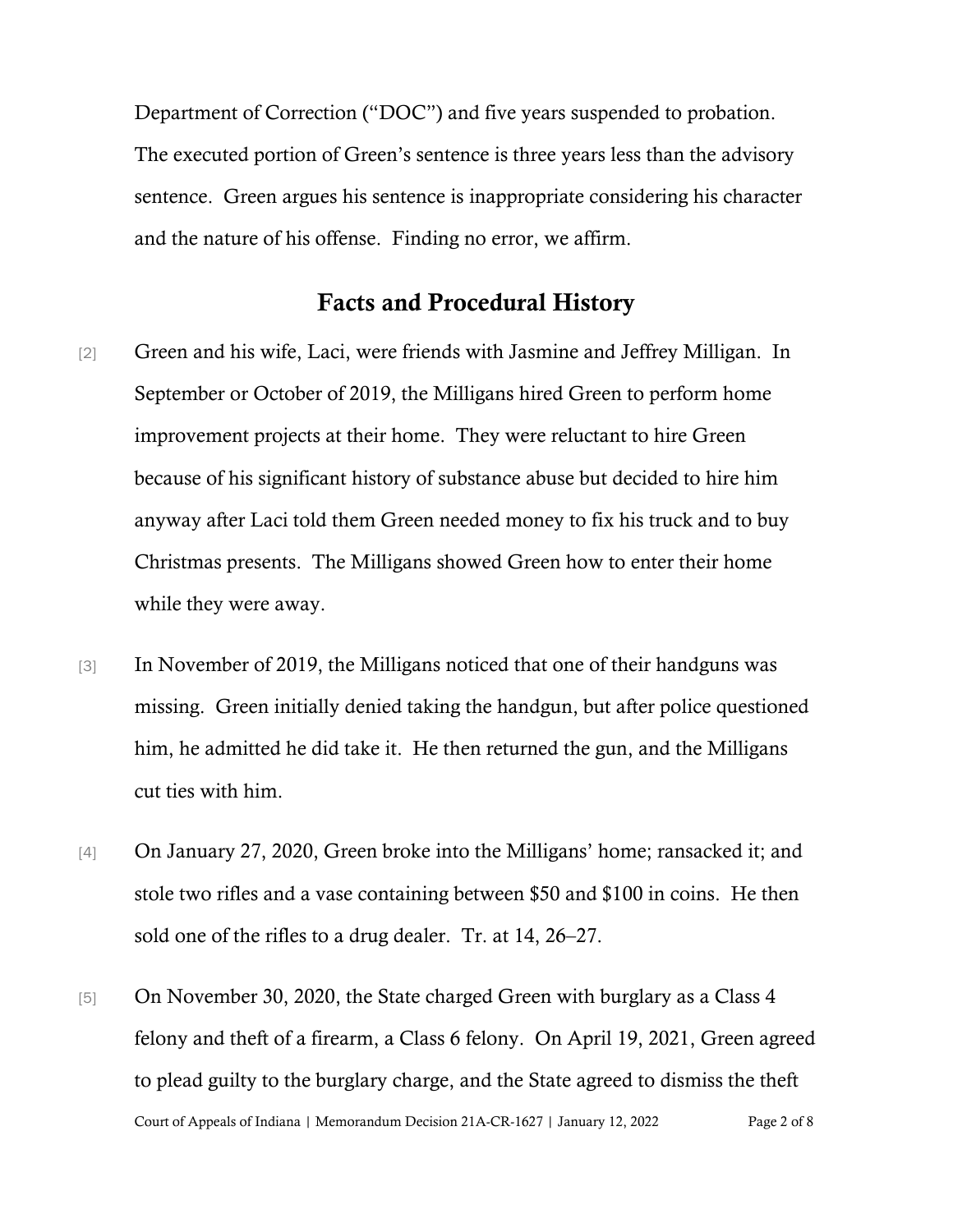charge. The plea agreement also provided that the executed portion of Green's sentence could not exceed three years but otherwise left the terms and duration of Green's sentence to the trial court's discretion.

[6] On July 26, 2021, a sentencing hearing was held. Green testified about (1) his history of substance abuse, (2) how his addiction contributed to the crime he committed, and (3) a drug treatment program he had recently completed. Tr. at 9–11, 17, 22–24. Jasmine Milligan testified that Green knew how to enter their home because of Green's previous work at their home. *Id*. at 61–62. At the end of the hearing, the trial court found the following aggravating factors: (1) Green's criminal history; (2) Green had several times violated the terms of bond and probation in several cases; and (3) Green sold one of the rifles he stole to a drug dealer. *Id*. at 84; Appellant's App. Vol. 2 at 48. The trial court also cited that Green violated his position of trust with the Milligans as an aggravating factor. Tr. at 82 ("I do find that um, you did violate a position of trust with the [Milligans]. They let you into their home and you violated that trust."); *see also* Tr. at 84 ("So, as for as aggravating circumstances . . . we've got violation of a position of trust . . .."). The trial court found the hardship on Green's young daughter as a slight mitigating factor. Tr. 2 at 84; Appellant's App. Vol. 2 at 48. The trial court sentenced Green to eight years in DOC with three years executed and five years suspended to probation. Tr. 2 at 84; Appellant's App. Vol. 2 at 48. Green now appeals his sentence.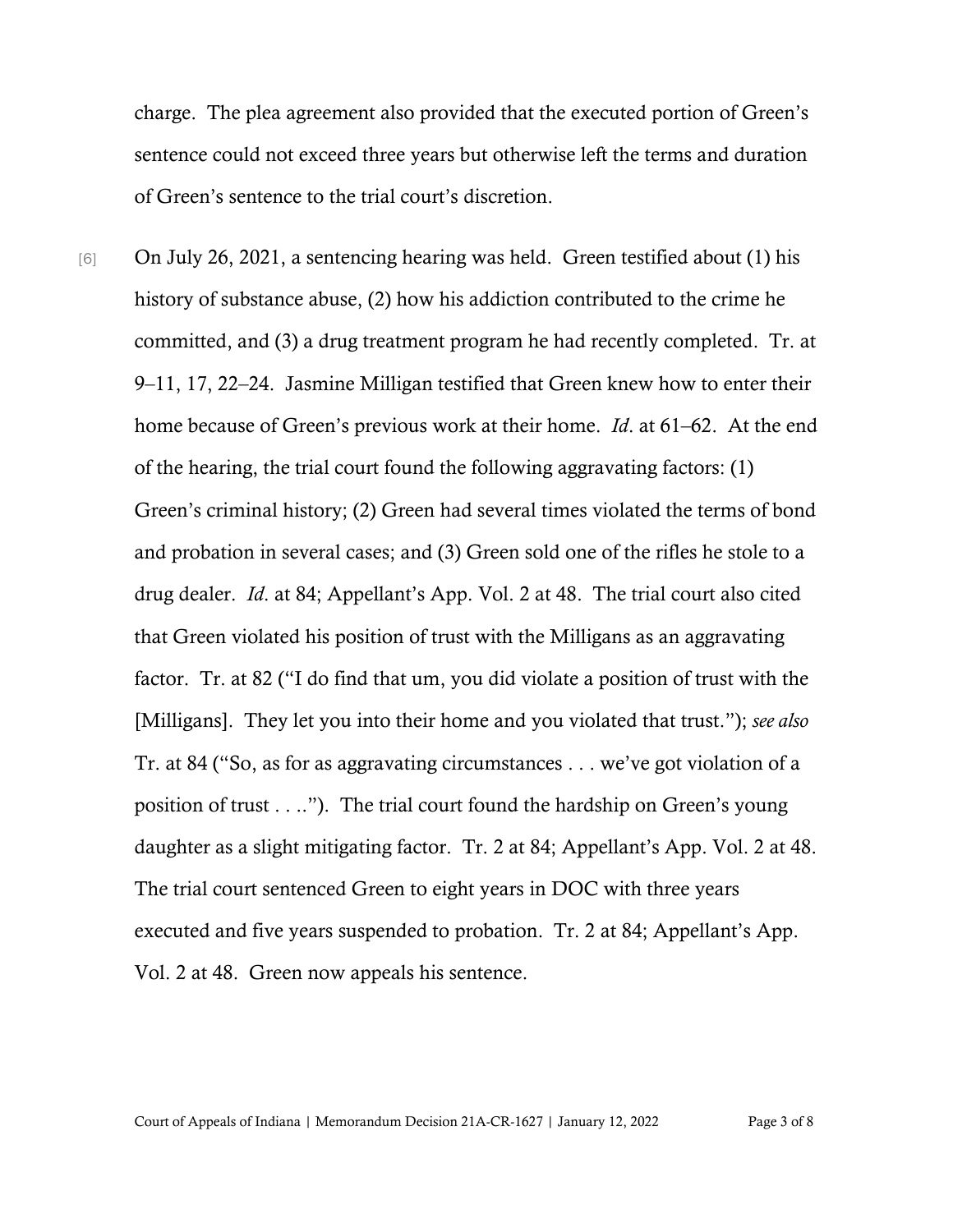## Discussion and Decision

- [7] Green claims his eight-year sentence is inappropriate. The Indiana Constitution confers jurisdiction in this Court for "review and revision of sentences for defendants in all criminal cases" "to the extent provided by rule." Ind. Const. art. 7, § 6. "That authority is implemented through Appellate Rule 7(B), which permits an appellate court to revise a sentence if, after due consideration of the trial court's decision, the sentence is found to be inappropriate in light of the nature of the offense and the character of the offender." *Faith v. State*, 131 N.E.3d 158, 159 (Ind. 2019).
- [8] Our role is only to "leaven the outliers," which means we exercise our authority only in "exceptional cases." *Id.* at 160. Thus, we generally defer to the trial court's decision, and our goal is to determine whether the defendant's sentence is inappropriate, not whether some other sentence would be more appropriate. *Conley v. State*, 972 N.E.2d 864, 876 (Ind. 2012). "Such deference should prevail unless overcome by compelling evidence portraying in a positive light the nature of the offense (such as accompanied by restraint, regard, and lack of brutality) and the defendant's character (such as substantial virtuous traits or persistent examples of good character)." *Stephenson v. State*, 29 N.E.3d 111, 122 (Ind. 2015).

## I. Nature of Offense

[9] "When considering the nature of the offense, we first look to the advisory sentence for the crime." *McHenry v. State*, 152 N.E.3d 41, 46 (Ind. Ct. App.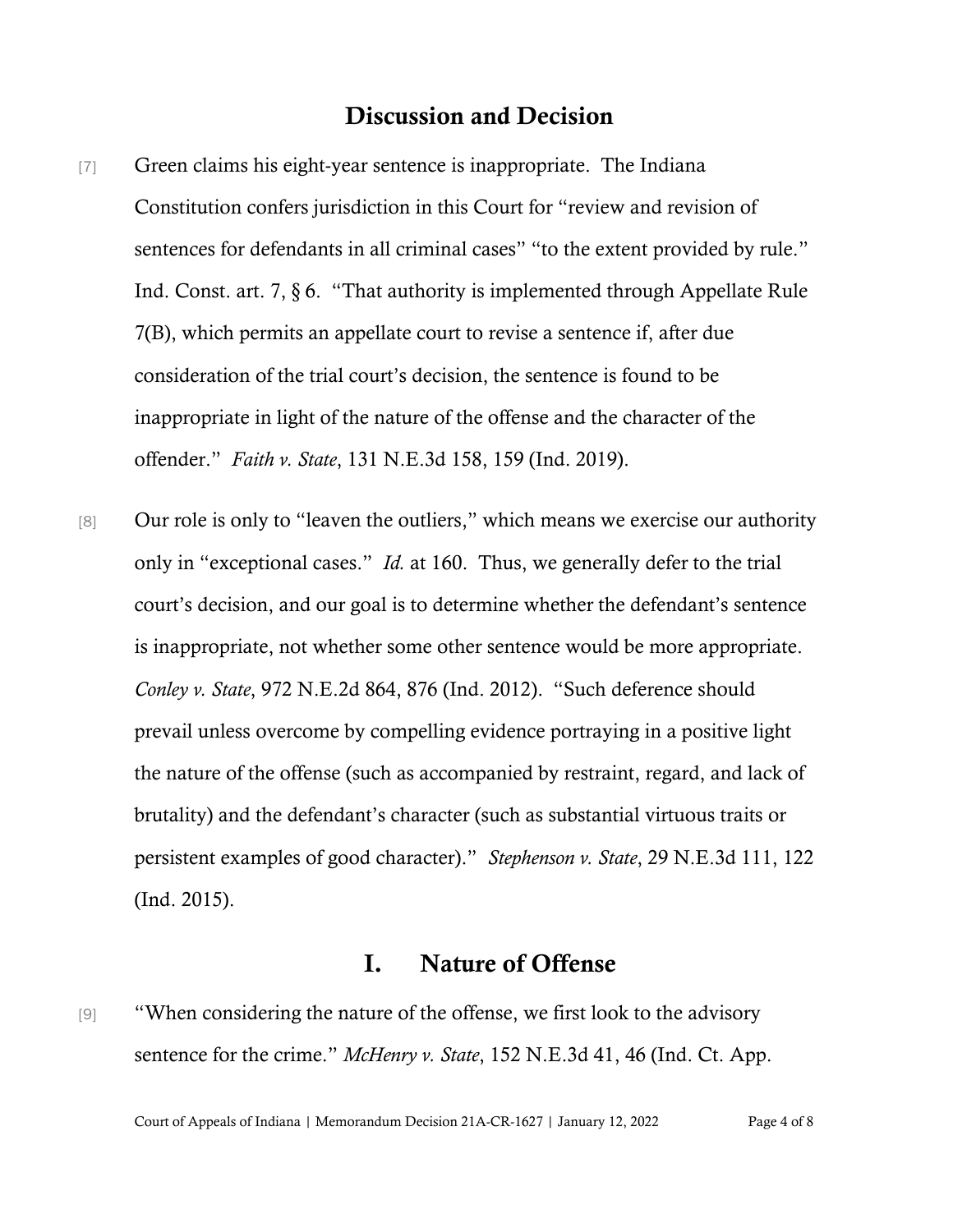2020). A person convicted of a Level 4 felony shall be imprisoned between two and twelve years, with an advisory of six years. Ind. Code § 35-50-2-5.5. Even if we ignore that Green is required to execute only three years of his sentence, his eight-year sentence exceeds the advisory sentence by only two years and falls short of the maximum sentence for Level 4 felonies by four years.

- [10] When determining whether a sentence exceeding the advisory sentence is inappropriate, "we consider whether there is anything more or less egregious about the offense as committed by the defendant that 'makes it different from the typical offense accounted for by the legislature when it set the advisory sentence.'" *Moyer v. State*, 83 N.E.3d 136, 142 (Ind. Ct. App. 2017) (quoting *Holloway*, 950 N.E.2d at 807), *trans. denied*. Here, the facts that Green ransacked the home and then sold one of the rifles to a drug dealer, endangering more people, support the trial court's sentence. Tr. At 82–83 ("You put a gun on the street that could harm other people."); *see Bass v. State*, 974 N.E.2d 482, 485 (Ind. Ct. App. 2012) (the nature of the offense was more serious where defendant burglarized home, stole guns, and traded some guns for drugs, placing weapons in the hands of drug dealers).
- [11] We also reject Green's claim that his sentence is inappropriate considering the nature of his offense because he did not use force or hurt anyone when he committed his crimes. The lack of violence is already factored into the charges. If Green had inflicted an injury during the offense, the State could have charged him with burglary as a Level 3 felony ("results in bodily injury to any person other than a defendant") or burglary as a Level 2 felony ("results in serious

Court of Appeals of Indiana | Memorandum Decision 21A-CR-1627 | January 12, 2022 Page 5 of 8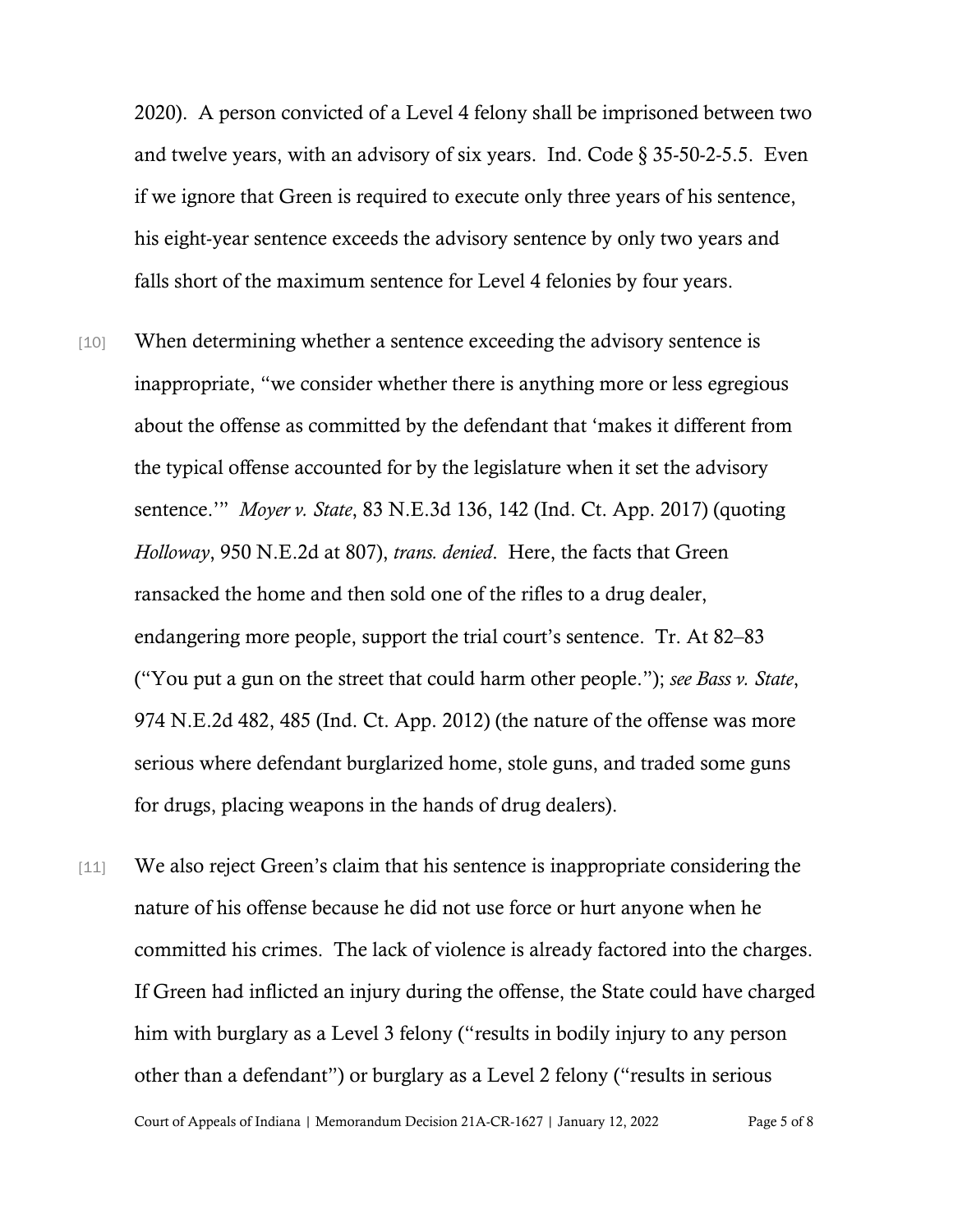bodily injury to any person other than a defendant"). *See* Ind. Code § 35-43-2- 1(2), (3)(B). Instead, the State charged Green with burglary as a Level 4 felony, which simply entails breaking and entering a "dwelling." Ind. Code § 35-43-2-1. Thus, the lack of injury to a victim does nothing to lessen the egregious nature of Green's crime. *See Swedarsky v. State*, 569 N.E.2d 740, 743 (Ind. Ct. App. 1991) (the sentence was not inappropriate despite the nonviolent nature of the crime), *trans. denied*.

## II. Character of Offender

- [12] Green also contends his sentence is inappropriate considering his character, arguing his criminal record does not justify a sentence two years above the advisory sentence because his two prior convictions, domestic battery and conspiracy to commit trafficking with an inmate, were merely Class A misdemeanors. Green was placed on probation for both convictions.
- [13] A limited criminal history may still reflect poorly on a defendant's character. *Atwood v. State*, 905 N.E.2d 479, 488 (Ind. Ct. App. 2009), *trans. denied*. That is especially so here where there is a close proximity in time between Green's instant offense and his prior convictions—approximately one year. *See Sandleben v. State*, 29 N.E.3d 126, 137 (Ind. Ct. App. 2015), ("The nature of Sandleben's recent offenses and their temporal proximity to the current offense weigh heavily against his claim of an inappropriate sentence."), *trans. denied*.
- [14] Also, just two months before Green broke into the Milligan's home, he took one of their handguns without their permission. Tr. at 55–56. When the

Court of Appeals of Indiana | Memorandum Decision 21A-CR-1627 | January 12, 2022 Page 6 of 8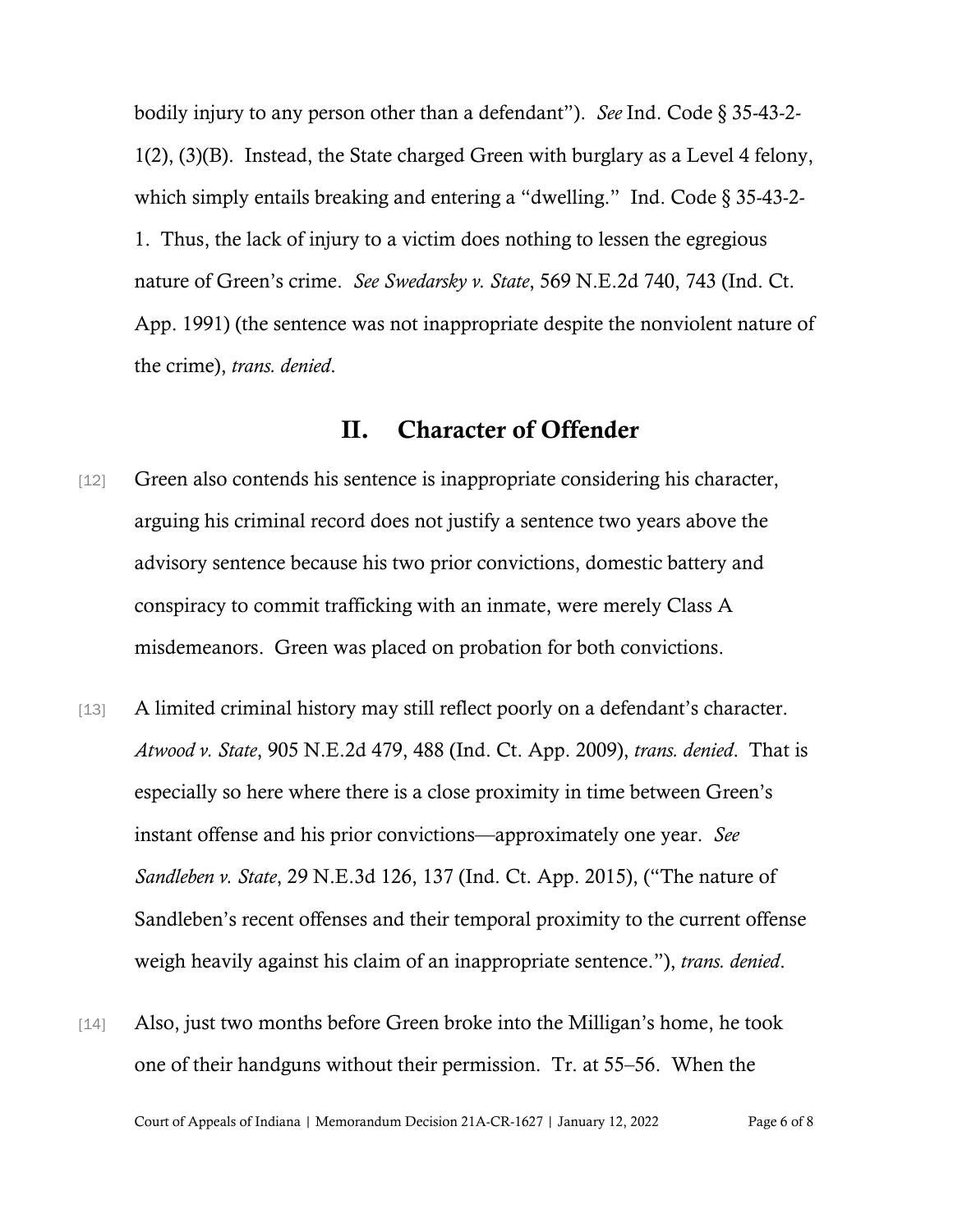Milligans asked him about the handgun, Green denied he had taken it, although he later admitted he had taken it when questioned by police. Finally, between August 2019 and March 2021, Green violated the terms of probation from his prior convictions three times and violated the terms of bond twice. *See Willians v. State*, 51 N.E.3d 1205, 1211 (Ind. Ct. App. 2016) (violating terms of probation) and *Quintanilla v. State*, 146 N.E.3d 982, 989 (Ind. Ct. App. 2020) (violating terms of bond). All of this reflects poorly on Green's character.

- [15] In short, Green has failed to cast his character in a positive light by showing "substantial virtuous traits or persistent examples of good character." *See Stephenson*, 29 N.E.3d at 122. Thus, his eight-year sentence is not inappropriate considering his character.
- [16] Finally, in determining whether an aggregate sentence is inappropriate, we may consider whether a portion of the sentence was suspended. *See Davidson v. State*, 926 N.E.2d 1023, 1025 (Ind. 2010) ("We decline to narrowly interpret the word 'sentence' in Appellate Rule 7 to constrict appellate courts to consider only the appropriateness of the aggregate length of the sentence without considering also whether a portion of the sentence is ordered suspended or otherwise crafted using any of the variety of sentencing tools available to the trial judge."); *see also Jenkins v. State*, 909 N.E.2d 1080, 1084 (Ind. Ct. App. 2009) ("Common sense dictates that less executed time means less punishment."), *trans. denied*. The executed portion of Green's sentence is three years less than the advisory sentence for Level 4 felonies, which further confirms his sentence is not inappropriate.

Court of Appeals of Indiana | Memorandum Decision 21A-CR-1627 | January 12, 2022 Page 7 of 8